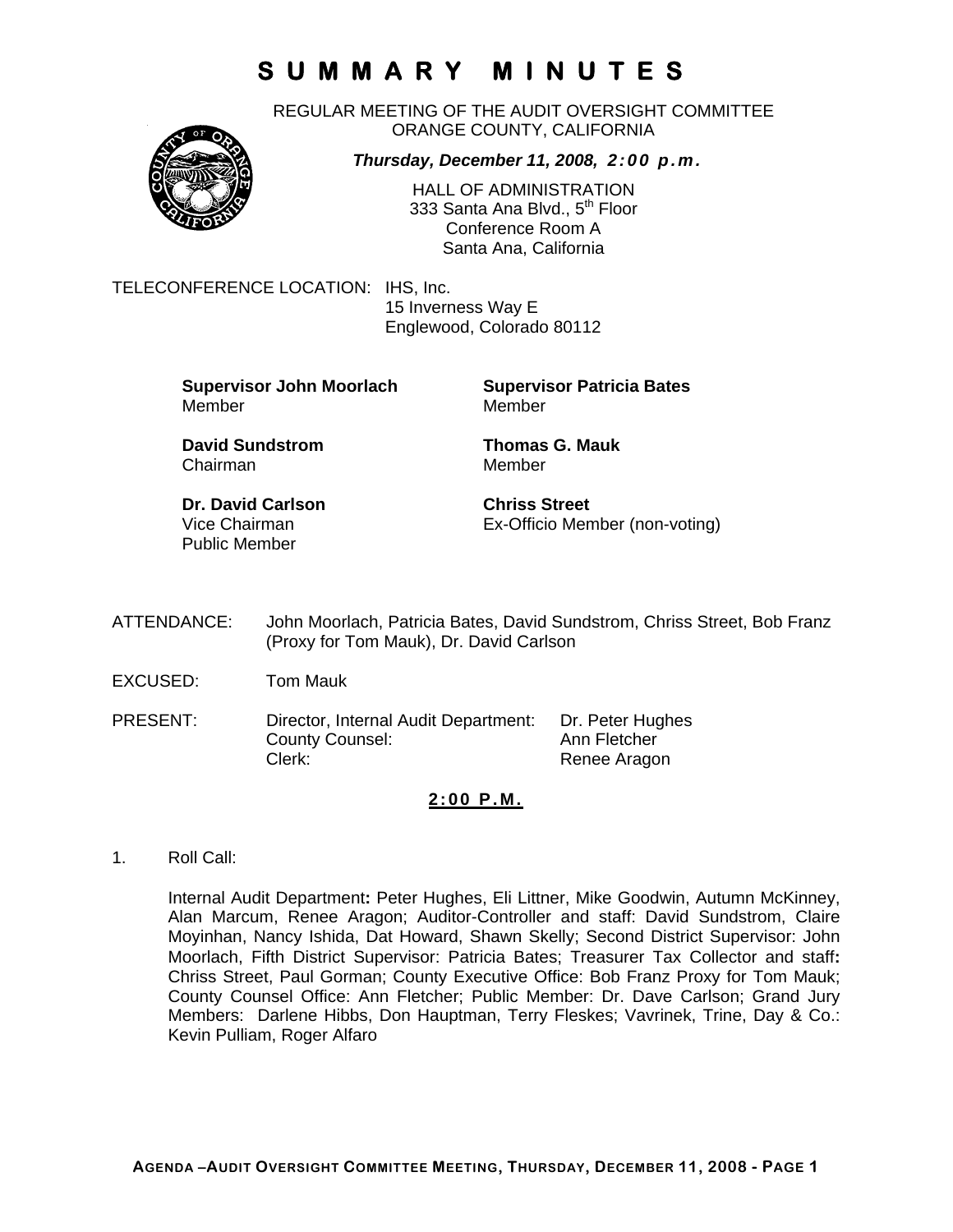### 2. Approve Audit Oversight Committee Minutes of September 17, 2008 **Approved with amended changes.**

VOTE: Moorlach-Moved, Bates-Abstained, Franz (CEO proxy)-Abstained, Sundstrom-Yes, as amended, Carlson-Seconded

Mr. Sundstrom took exception with language and requested changes on page 3, paragraph 4. Mr. Sundstrom recalled discussion during the Sept. 17, 2008 meeting where the role of the audit committee in reviewing footnotes in financial statements was talked about. Mr. Sundstrom did not agree and did not support that the AOC would review the draft of the CAFR and that all footnote disclosures would be presented to the AOC prior to finalization of the CAFR. He reviewed the tape for clarification and stated Mr. Moorlach asked what the AOC's role would be in reviewing the CAFR. Mr. Sundstrom stated that a review committee would be established and those recipients would receive drafts of the CAFR. He stated it was not specified that the footnotes or the CAFR would be reviewed by this committee and requested correction in the minutes.

Mr. Moorlach's recollection was he understood that Mr. Sundstrom affirmed that we could look at the CAFR beforehand as he did in his other positions such as serving as Chair of the Audit Committee for OCERS (Orange County Employees Retirement System). He felt the minutes without changes reflected close to what he recalled. Mr. Moorlach requested what the revised language would be. Mr. Sundstrom stated he asked if would be the pleasure of the AOC to forward copies of the draft CAFR to the members but it was never his intent to open up a draft copy for the public discussion in a public meeting and he was advised not to do so by County Counsel. Mr. Moorlach stated his request was only to get a copy of the draft to review it and not to put it on the agenda.

Mr. Sundstrom requested a correction to the language to read: Mr. Moorlach inquired whether committee members could receive copies of the CAFR prior to distribution. Mr. Sundstrom stated his support can remain as stated.

Mr. Sundstrom stated Internal Audit would be putting machinery in place so that the official record would be the recorded copy and that action minutes similar to the Board's minutes would be done for the future.

Mr. Moorlach moved to approve the minutes as amended, Dr. Carlson seconded the motion. The item passed 3-2.

3. Receive Status of the SIVs Held in the County's Investment Pool and related 2007/2008 CAFR Draft Footnotes and direct staff (continued from AOC 9/17/08, Item 6, 5/29/08, Item 5, 2/28/08, Items 6 and 8) **No reportable action taken.** 

Mr. Sundstrom stated there would be no detailed discussion of the CAFR Draft Footnotes, but questions concerning values and other things were fine.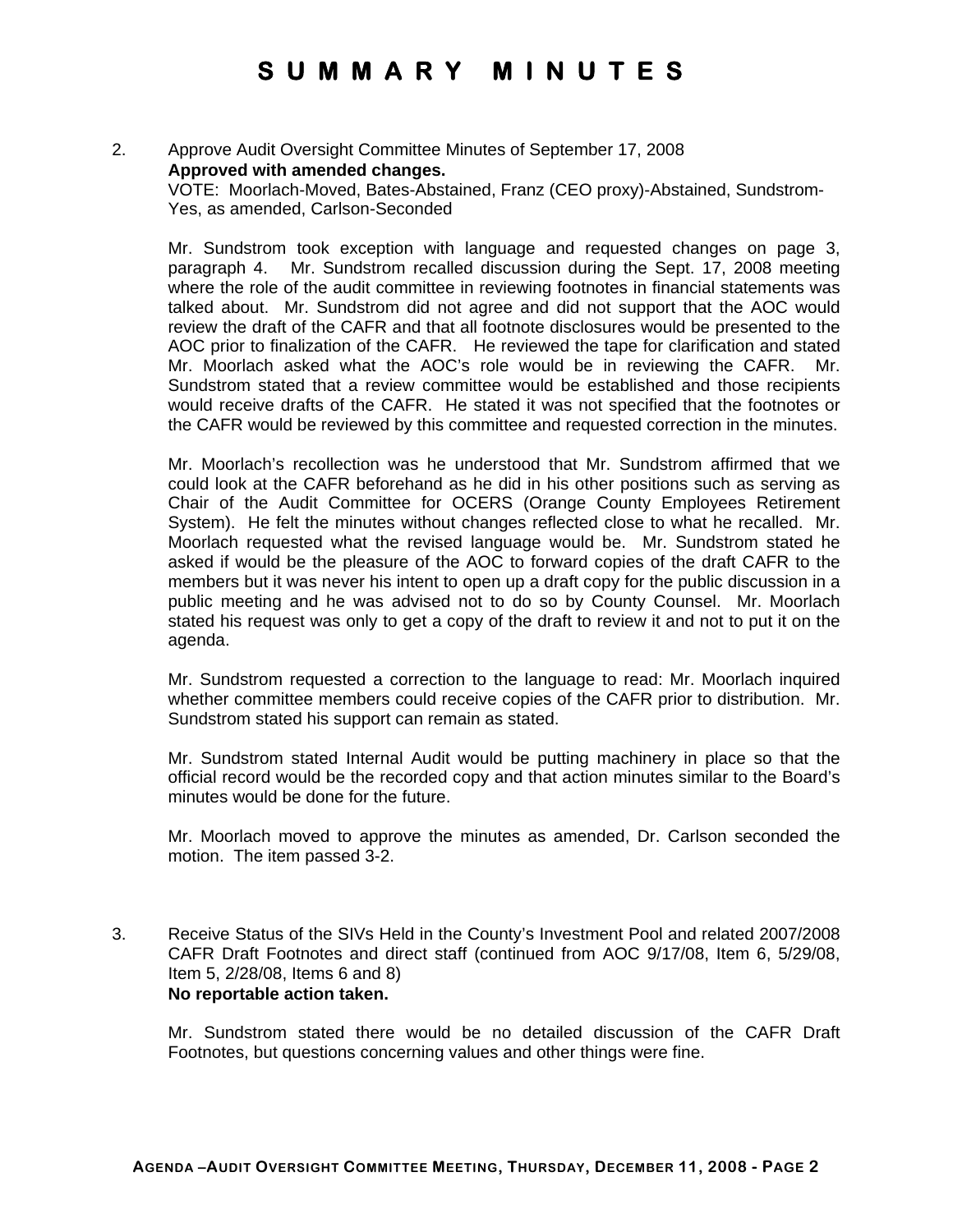Mr. Street provided a hand-out and stated the only change in the status from the last AOC meeting was a partial payment for SIVs received from Whistlejacket amounting to 22.62%. Mr. Paul Gorman stated the hand-out provided brief status for holdings in Sigma, Five Finance, Tango Finance, Whistlejacket Capital, CC USA, K2 (USA) LLC. Mr. Gorman stated their position was closed on September  $12<sup>th</sup>$ , 2008. On Five Finance their position was closed out and there was a down grade and they remained on credit watch because of Citi Bank. On Tango, they have a remaining position of \$50 million. Mr. Gorman stated their final maturity of \$50 million was expected June 10, 2009. Mr. Gorman stated they received approximately \$18.1 million partial distribution from Whistlejacket that reduced the claim of Whistlejacket holdings to approximately \$62 million in principal. He stated the Receiver delayed an auction of securities to 2009 and would reassess the market in January 2009. Mr. Gorman stated CC USA also received a down grade equivalent to the Citi Bank rating. He stated \$100 million remained with \$50 million maturing on January 23, 2009 and \$50 million maturing on February 9, 2009. For K2 (USA) LLC, \$50 million remained in holdings and \$25 million expected to mature on Februrary 23, 2009 and \$25 million on June 9, 2009. Mr. Gorman stated only Whistlejacket remained uncertain. He stated all other SIVs were current in their payments and maturities.

Mr. Moorlach requested to see the Footnotes of the CAFR. Mr. Sundstrom stated Monday, December 14, 2008, the Footnotes would be available to Mr. Moorlach. Mr. Street stated the valuation was moved from 86 to 84 on the books at June 30, 2008. Mr. Sundstrom stated the external auditor's, Vavrinek, Trine, Day, requested clarification on a qualified opinion because Ms. Toni Smart issued a qualified opinion on the 12-31-07 report. He was asked why VTD should not consider issuing a qualified opinion as well. Mr. Sundstrom answered there was more information forthcoming from the Receiver such as balance sheets, listings, every investment in the pool with ratings and a determination of NAV (Net Asset Value) by Deloitte & Touch which is the courts receiver. He added a review of the portfolio to senior debt holders as of November 7, 2008 was approximately 89 after distribution. Mr. Sundstrom felt the 84 write down was fairly conservative.

#### 4. Consider revising AOC Bylaws for AOC membership changes **Item continued to next meeting in 2009**.

Mr. Sundstrom stated the AOC approved changes in 2007 to add membership. A handout was provided that detailed the changes approved by the AOC in 2007. He said the changes were never presented to the Board for final approval. Mr. Sundstrom stated the Grand Jury recommended membership changes in early 2008. Mr. Moorlach recalled that the Grand Jury wanted to add members representing the schools and he felt that recommendation didn't make sense.

Mr. Sundstrom stated the changes in 2007 were significant changes and because it had been over a year, he felt the changes should be reviewed and approved again. Mr. Sundstrom added that audit committees for publically held corporations were required by SOX to be made up by persons external to the companies which is not the case for Orange County and that was why he supported the membership changes in 2007 to add 5 public members.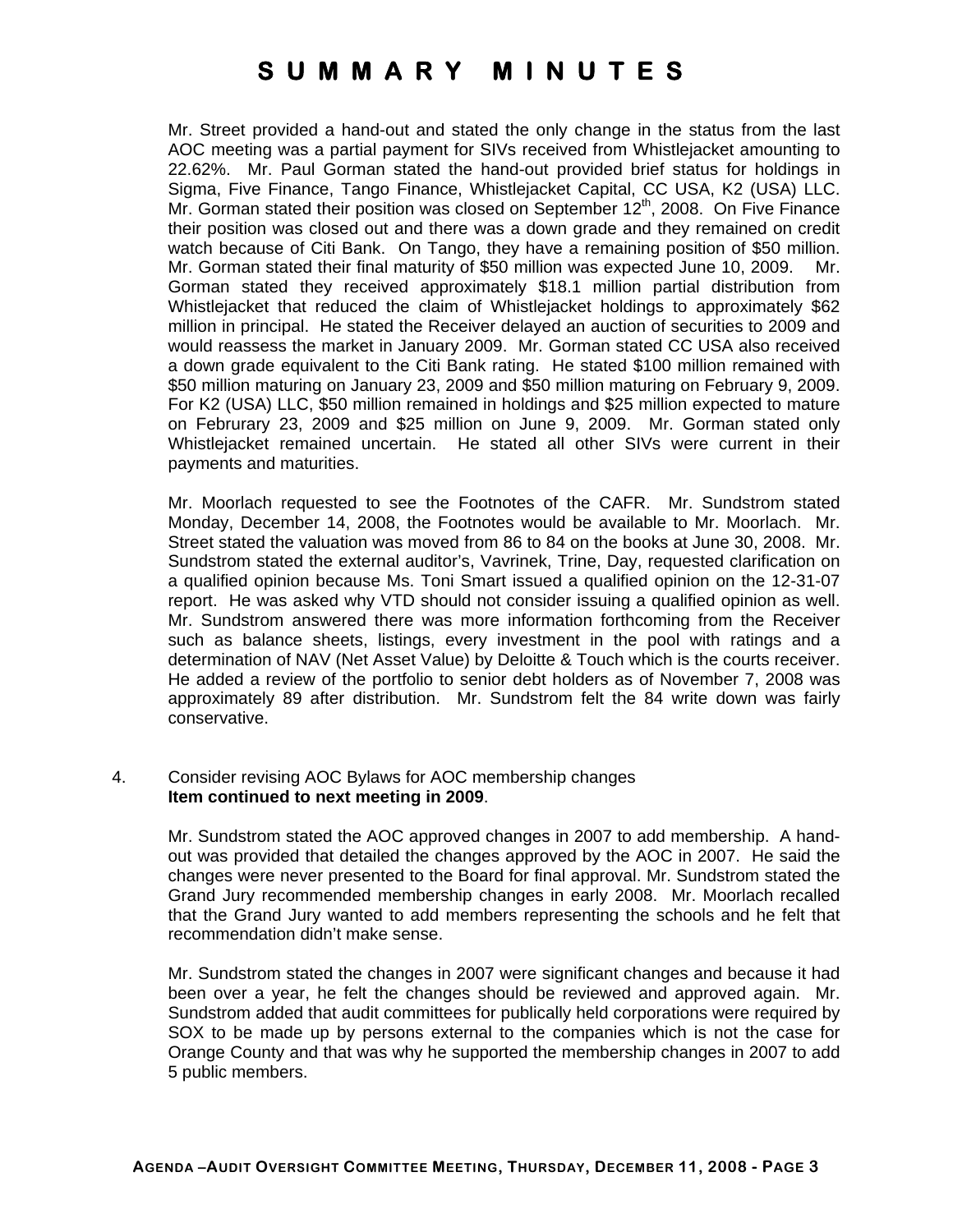Ms. Bates asked if it was for that reason that the Board members themselves were removed from the membership and Mr. Sundstrom stated yes, with the intent that each Board member would choose a public representative for the committee. Ms. Bates requested qualifications be clarified when considered again.

Mr. Moorlach stated that 4 of the 6 current AOC members were elected persons and already independently represented the tax payers in the spirit of Sarbanes Oxley. He felt the AOC was close to the objective of SOX. Dr. Carlson stated in the publicly held company area (you) protect against too much insider influence by putting on the audit committee outsiders; but in this case with elected officials he felt that model wasn't particularly compelling and Mr. Moorlach agreed.

Mr. Moorlach requested to continue the item to next meeting because the Board of Supervisors recently held discussion about the sizes of Boards, Commissions and Committees. Because the AOC was considering increasing the size of the AOC from 5 to 11 the matter should be reconsidered. Mr. Moorlach felt he wasn't sure the increase was necessary after all.

5. Receive and file OC Internal Audit Department Status Report for Period July 1, 2008 through September 30, 2008, Executive Summaries of Audit Finding Summaries for the Period July 1, 2008 through September 30, 2008 and Calendar Year 2008 Audit Alert/High Impact Audit Summaries

**Received and filed with changes to the 2008 Audit Alert/High Impact Report**  VOTE: Sundstrom-Yes, Moorlach-Yes, Bates-Abstain, Franz (Proxy)-Abstain, Carlson-Yes

Dr. Hughes provided a brief description of the Status Report. Dr. Hughes identified one overrun on page 3, under Revenue Generating Leases, OC Parks, Mile Square Golf Course. Mr. Goodwin stated one audit was dropped because the Sheriff Department dropped the grant.

Mr. Moorlach asked how audits were prioritized and about IT coverage. Dr. Hughes explained the risk assessment process and rating system from which the audit plan was derived. Mr. Moorlach asked if the new 5-year IT Strategic Plan would be monitored by Internal Audit. Dr. Hughes stated he was aware of the IT strategic plan and input was provided, but that a formal review was not in the current audit plan. Mr. Moorlach asked for the Internal Audit to review it and provide feedback to him. Mr. Sundstrom stated he was pleased with the auditor's recent PTMS Audit Alert #2. Ms. McKinney stated the same format used for PTMS Audit Alert would also apply to CAPS.

Dr. Hughes discussed the Executive Summaries of Audit Findings Summaries. He stated the summaries pointed out successful implementation of recommendations from AOC meeting to AOC meeting.

Dr. Hughes explained the 2008 Audit Alert/High Impact Summary. This report was designed to point out the more significant audits of the year. Mr. Sundstrom requested a correction to page 3, Internal Audit Elevated Issue, Status, first paragraph and a redistribution of the report. Mr. Sundstrom presented a hand-out detailing substitute language for consideration and approval. The substitute language would be to strike the second sentence in the last paragraph page 3.